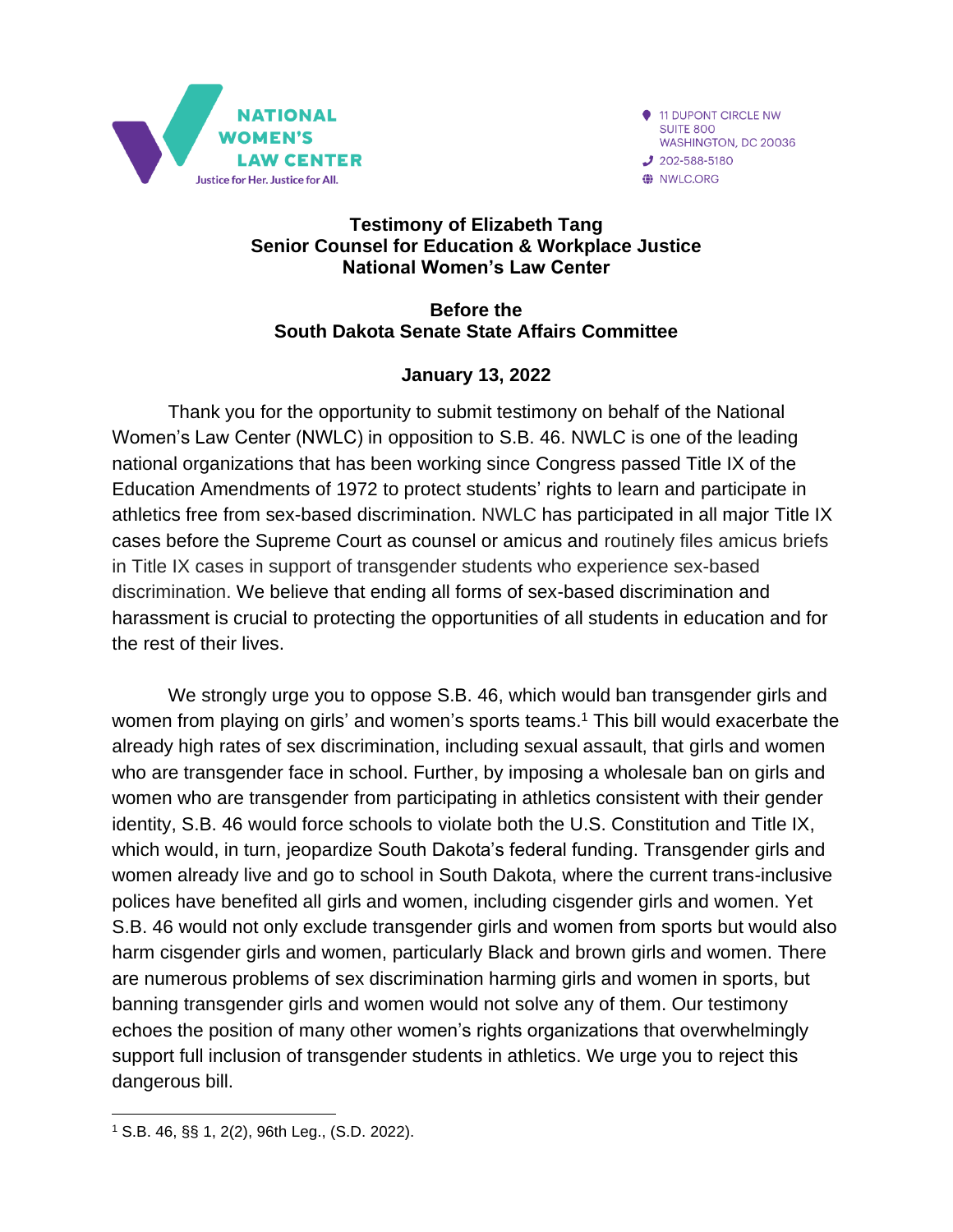#### **1. Transgender girls and women face alarmingly high rates of sex discrimination, including physical and sexual assault.**

<span id="page-1-0"></span>Transgender girls and women suffer exceedingly high rates of sex-based harassment and other forms of sex discrimination in schools. According to a 2015 study of more than 27,000 transgender adults, 77 percent of those who were out or perceived as transgender while in K-12 schools faced some form of mistreatment in school due to their gender identity—54 percent were verbally harassed, 24 percent were physically attacked, and 13 percent were sexually assaulted.<sup>2</sup> Transgender women are twice as likely to have been physically attacked or sexually assaulted while in K-12 schools because of their gender identity than transgender men and nonbinary people.<sup>3</sup> For K-12 students who are both transgender and Native, <sup>4</sup> anti-mistreatment jumped to an alarming 92 percent, including 69 percent who were verbally abused, 49 percent who were physically attacked, and 22 percent who were sexually assaulted because of their gender identity.<sup>5</sup> In higher education, 23 percent of transgender and nonbinary students are sexually assaulted during their time in college.<sup>6</sup>

<span id="page-1-1"></span>Anti-transgender victimization in schools has devastating effects on transgender students' safety and wellbeing. Among transgender adults who were out or perceived as transgender in K-12 school, 17 percent of them—and 39 percent of those who are Native—left at least one school because of the anti-transgender mistreatment they faced.<sup>7</sup> Transgender women are 1.5 times more likely to have left at least one K-12 school and nearly twice as likely to have been expelled from a K-12 school because of anti-transgender mistreatment than transgender men and nonbinary people. <sup>8</sup> These experiences often had life-threatening consequences: for example, more than 52 percent of transgender adults who faced anti-transgender mistreatment in K-12 education had attempted suicide at least once by the time they took the survey, compared to 37 percent of transgender adults who had not been mistreated in K-12

<sup>2</sup> National Center for Transgender Equality, *The Report of the 2015 U.S. Transgender Survey* 4, 11 (2017) [hereinafter USTS Report], *available at* http://www.ustranssurvey.org.

<sup>3</sup> *Id.* at 133, 134.

<sup>4</sup> Native students make up nearly 11 percent of South Dakota's population. South Dakota Department of Education, *Student Enrollment Data*, 2020 Fall Enrollment, https://doe.sd.gov/ofm/enrollment.aspx.

<sup>5</sup> National Center for Transgender Equality, *2015 U.S. Transgender Survey: Report on the Experiences of American Indian & Alaska Native Respondents* 12 (2017) [hereinafter USTS Native Report], *available at*  http://www.ustranssurvey.org.

<sup>6</sup> Association of American Universities, *Report on the AAU Campus Climate Survey on Sexual Assault and Misconduct*, at ix (Oct. 15, 2019), https://www.aau.edu/key-issues/campus-climate-and-safety/aaucampus-climate-survey-2019.

<sup>7</sup> USTS Report *supra* note [2,](#page-1-0) at 12; USTS Native Report, *supra* note [5,](#page-1-1) at 12.

<sup>8</sup> USTS Report *supra* note [2,](#page-1-0) at 135.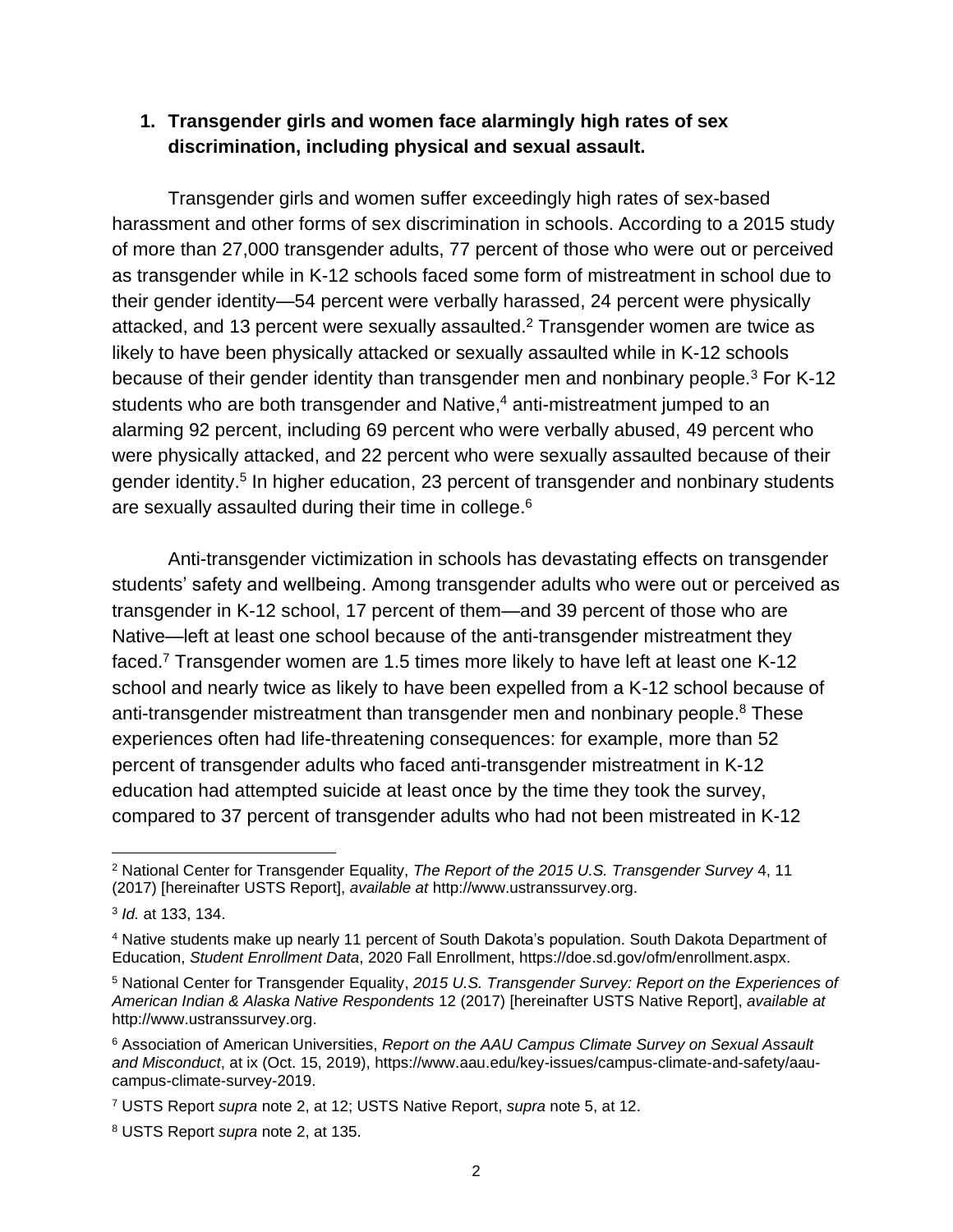school and 4.6 percent of their cisgender peers.<sup>9</sup> (Importantly, the survey did not capture the experiences of the many transgender students who died by suicide.)

# **2. S.B. 46 would further deprive transgender girls and women of educational access and could place them at greater risk of sexual assault.**

S.B. 46 would exclude many transgender girls and women in South Dakota from athletics altogether, depriving them of the educational benefits of sports. Students who play sports are more likely to graduate from high school, score higher on standardized tests, and have higher grades.<sup>10</sup> They are also more likely to have higher levels of confidence, more positive body image, greater psychological well-being, and lower levels of depression.<sup>11</sup> S.B. 46 would exacerbate educational inequity for transgender girls and women—who are already subjected to myriad forms of sex-based discrimination that negatively affect their educational outcomes—by barring them from school sports.

<span id="page-2-0"></span>Furthermore, if S.B. 46 were interpreted to also relegate transgender girls and women who are athletes to locker rooms that do not match their gender identity, this bill could place them at greater risk of sexual assault. In a recent study of more than 3,600 transgender and nonbinary students in grades 7-12 published by the American Academy of Pediatrics, students who were banned from using locker rooms and restrooms that matched their gender identity were significantly more likely to have been sexually assaulted during the previous 12 months.<sup>12</sup> This increased risk of sexual assault was 2.5 times higher for transgender girls, 1.3 times higher for transgender boys, and 1.4 times higher for nonbinary adolescents who were designated female at birth. <sup>13</sup> If S.B. 46 is interpreted as requiring transgender girls and women who play sports to use locker rooms inconsistent with their gender identity, it could further endanger them.

<span id="page-2-1"></span><sup>9</sup> USTS Report *supra* note [2,](#page-1-0) at 132.

 $10$  In fact, a statewide, three-year study in North Carolina found that student athletes had grade point averages that were nearly a full point higher than their non-athlete peers. National Coalition for Women and Girls in Education, *Title IX at 45: Advancing Opportunity through Equity in Education* 41-42 (2017), *available at* https://www.ncwge.org/index.html.

<sup>11</sup> *Id.* at 41.

<sup>12</sup> Diane Ehrensaft & Stephen M. Rosenthal, *Sexual Assault Risk and School Facility Restrictions in Gender Minority Youth*, 143 PEDIATRICS 1 (May 6, 2019), https://pubmed.ncbi.nlm.nih.gov/31061221.

<sup>13</sup> *Id.* at 5.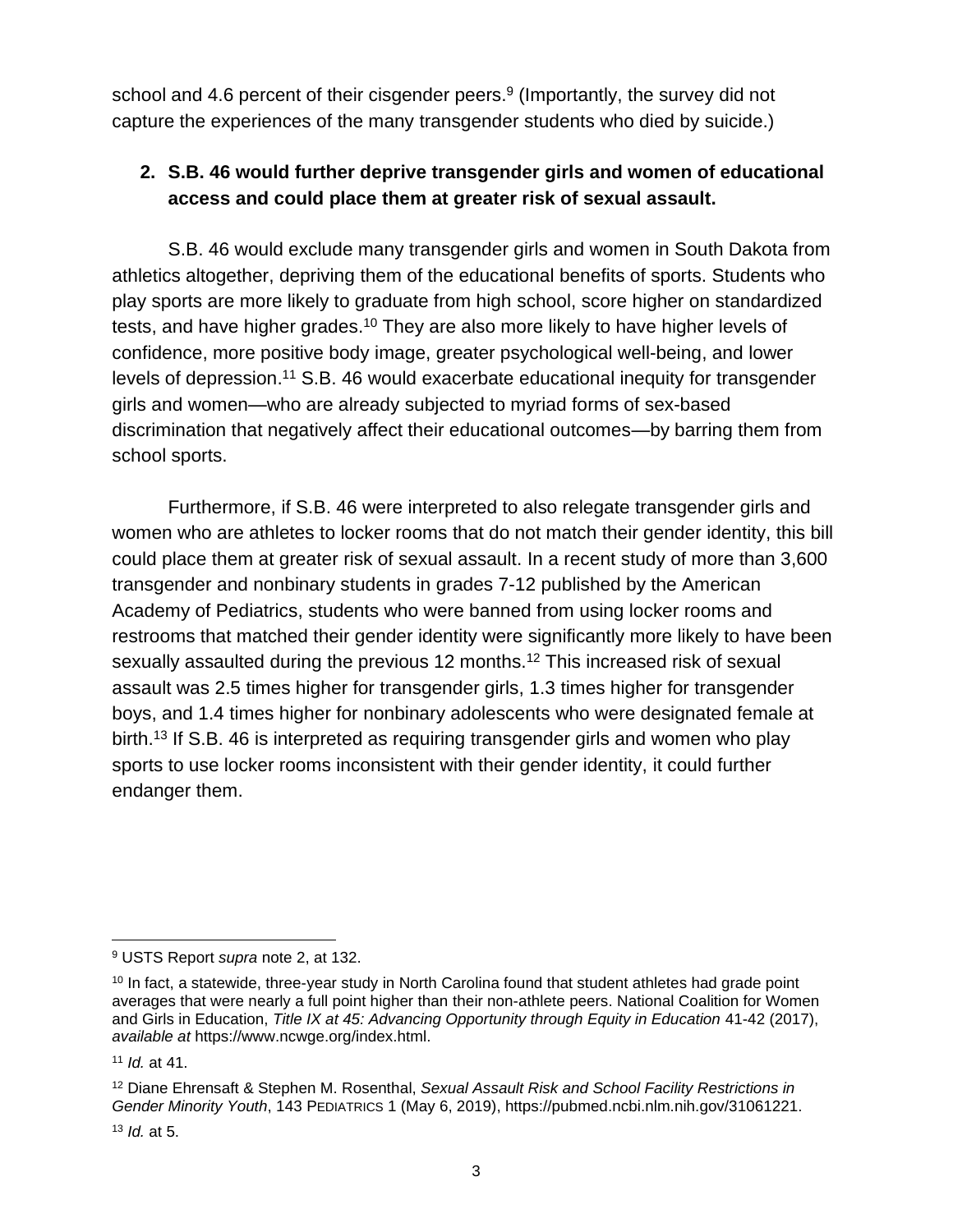### **3. S.B. 46 would require schools to violate the Constitution and Title IX, thereby jeopardizing South Dakota's federal funding.**

S.B. 46 would give South Dakota's school districts and institutions of higher education an unpalatable choice: comply with state law *or* federal law.

Schools would be forced to violate the U.S. Constitution in order to comply with S.B. 46. Two state bills similar to S.B. 46 in Idaho and West Virginia have already been found to likely violate the Fourteenth Amendment's Equal Protection Clause. When Idaho passed H.B. 500 in 2020,<sup>14</sup> two students immediately sued to reverse the state law—Jane Doe, a 17-year-old cisgender girl in high school, and Lindsay Hecox, a transgender woman in college.<sup>15</sup> A federal court in Idaho court reached "the inescapable conclusion that [H.B. 500] discriminates on the basis of transgender status" and thus triggered heightened equal protection scrutiny under the Constitution.<sup>16</sup> The court then issued a preliminary injunction against the anti-transgender ban, noting "the absence of any empirical evidence that sex inequality or access to athletic opportunities are threatened by transgender women athletes" and instead finding "compelling evidence that equality in sports is *not* jeopardized" by Idaho's previous standard. <sup>17</sup> The court concluded that Idaho had "not identified a legitimate interest … other than an invalid interest of excluding transgender women and girls from women's sports entirely."<sup>18</sup>

Similarly, when West Virginia passed H.B. 3293 in 2021,<sup>19</sup> an 11-year-old transgender girl, Becky Pepper-Jackson, filed suit.<sup>20</sup> In elementary school, Becky had already been a member of the cheer team for her local youth football league, but the new law would ban her from trying out for the girls' cross-country team in middle school.<sup>21</sup> As she explained: "I just want to run[.] I come from a family of runners. ... I know how hurtful a law like this is to all kids like me who just want to play sports with their classmates, and I'm doing this for them. Trans kids deserve better."<sup>22</sup> A federal judge in West Virginia agreed, finding that Becky was likely to win in her constitutional claim, and issued a preliminary injunction against the ban. The judge explained that

<sup>14</sup> H.B. 500, 65th Leg., 2nd Reg. Sess. (Id. 2020).

<sup>15</sup> *Hecox v. Little*, 479 F. Supp. 3d 930 (D. Id. Aug. 17, 2020).

<sup>16</sup> *United States v. Virginia*, 518 U.S. 515, 555 (1996); *Hecox*, 479 F. Supp. 3d at 975.

<sup>17</sup> *Id.* at 979 (emphasis in original).

<sup>18</sup> *Id.* at 984-85.

<sup>19</sup> H.B. 3293, 85th Leg., Reg. Sess. (W. Va. 2021).

<sup>20</sup> American Civil Liberties Union, *See You in Court: ACLU-WV Joins Suit Challenging Trans Student Athlete Ban* (May 26, 2021), https://www.acluwv.org/en/news/see-you-court-aclu-wv-joins-suitchallenging-trans-student-athlete-ban.

<sup>21</sup> *Id.*

<sup>22</sup> *Id.*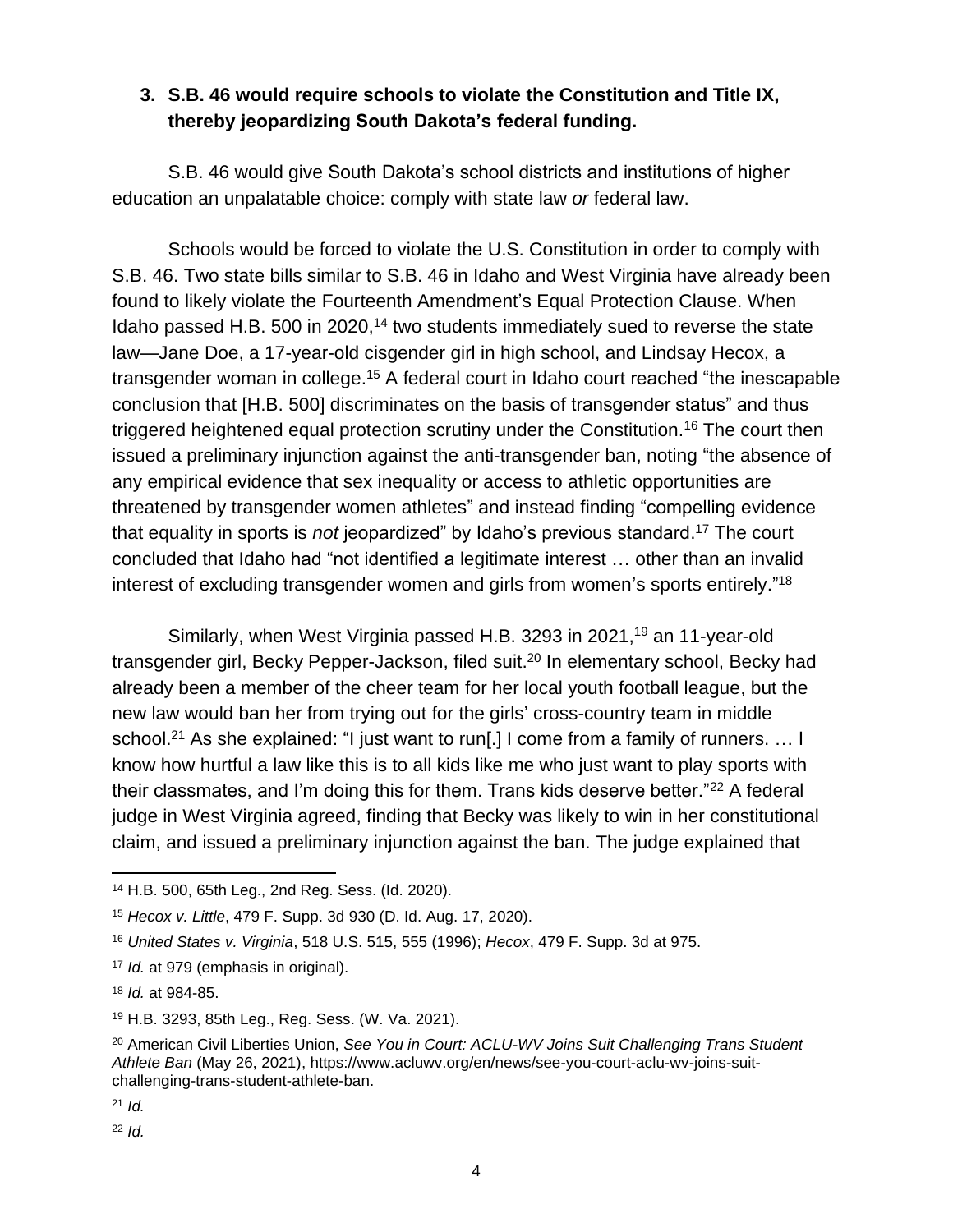"permitting [Becky] to participate on the girls' teams would not take away athletic opportunities from other girls" and that "this law cannot possibly protect the physical safety of other girl athletes."<sup>23</sup> Moreover, the judge pointed out, "I have been provided with scant evidence that this law addresses any problem at all, let alone an important problem." <sup>24</sup> South Dakota's S.B. 46, which would impose a similar ban on transgender girls and women, suffers from the same flaws as Iowa's H.B. 500 and West Virginia's H.B. 3293 and will also likely be found to violate the U.S. Constitution.

S.B. 46 would also violate Title IX. Fifty years ago, Congress enacted Title IX to prohibit all forms of sex discrimination in education programs and activities.<sup>25</sup> For decades, courts have affirmed that discrimination on the basis of gender identity and transgender status is a form of sex discrimination, including when it occurs in genderseparated education programs.<sup>26</sup> In 2020, the U.S. Supreme Court confirmed in *Bostock v. Clayton County* that discrimination based on gender identity "necessarily entails discrimination based on sex; the first cannot happen without the second."<sup>27</sup> Within months of the Supreme Court's decision, the Fourth Circuit applied *Bostock*'s reasoning to reject a Virginia school district's policy that prohibited transgender students from using sex-separated restrooms matching their gender identity, finding that the policy violated Title IX.<sup>28</sup> Likewise, a federal judge in West Virginia found that the new state law banning transgender girls and women from playing on girls' and women's teams was also likely to violate Title IX.<sup>29</sup> As the judge explained, "I have little difficulty finding that [Becky] is harmed by this law. … [I]t both stigmatizes and isolates her. … [She] will be treated worse than girls with whom she is similarly situated because she alone cannot join the team corresponding to her gender identity." South Dakota's S.B. 46, which would impose a similar ban on transgender girls and women, is also unlikely to survive a Title IX challenge.

<sup>23</sup> *B. P. J. v. W. Virginia State Bd. of Educ.*, No. 2:21-CV-00316, 2021 WL 3081883, at \*6 (S.D.W. Va. July 21, 2021).

<sup>24</sup> *Id.* at \*1.

 $25$  20 U.S.C. § 1681(a). Although Title IX's implementing regulations allow schools to maintain sexseparated athletics teams for competitive and contact sports, this does *not* mean that student athletics are exempt from Title IX. 34 C.F.R. § 106.41(b). Nor do the regulations specify that students of any gender may—or must—participate on a specific team. *Id.* at § 106.41(a).

<sup>26</sup> *See, e.g.*, *Schwenk v. Hartford*, 204 F.3d 1187, 1200-01 (9th Cir. 2000) (interpreting Gender Motivated Violence Act); *Whitaker By Whitaker v. Kenosha Unified Sch. Dist. No. 1 Bd. of Educ.*, 858 F.3d 1034, 1047 (7th Cir. 2017) (Title IX); *Evancho v. Pine-Richland Sch. Dist*., 237 F. Supp. 3d 267, 288 (W.D. Pa. 2017); *M.A.B. v. Bd. of Educ. of Talbot Cnty.*, 286 F. Supp. 3d 704, 719 (D. Md. 2018) (Title IX). *See also Parents for Privacy v. Barr*, 949 F.3d 1210, 1239-40 (9th Cir. 2020) (Title IX); *Doe by & through Doe v. Boyertown Area Sch. Dist.*, 897 F.3d 518, 535 (3d Cir. 2018) (Title IX).

<sup>27</sup> *Bostock v. Clayton Cnty.*, 140 S. Ct. 1731, 1747 (2020).

<sup>28</sup> *Grimm v. Gloucester Cnty. Sch. Bd.*, 972 F.3d 586, 616 (4th Cir. 2020), as amended (Aug. 28, 2020).

<sup>29</sup> B. P. J., 2021 WL 3081883, at \*7.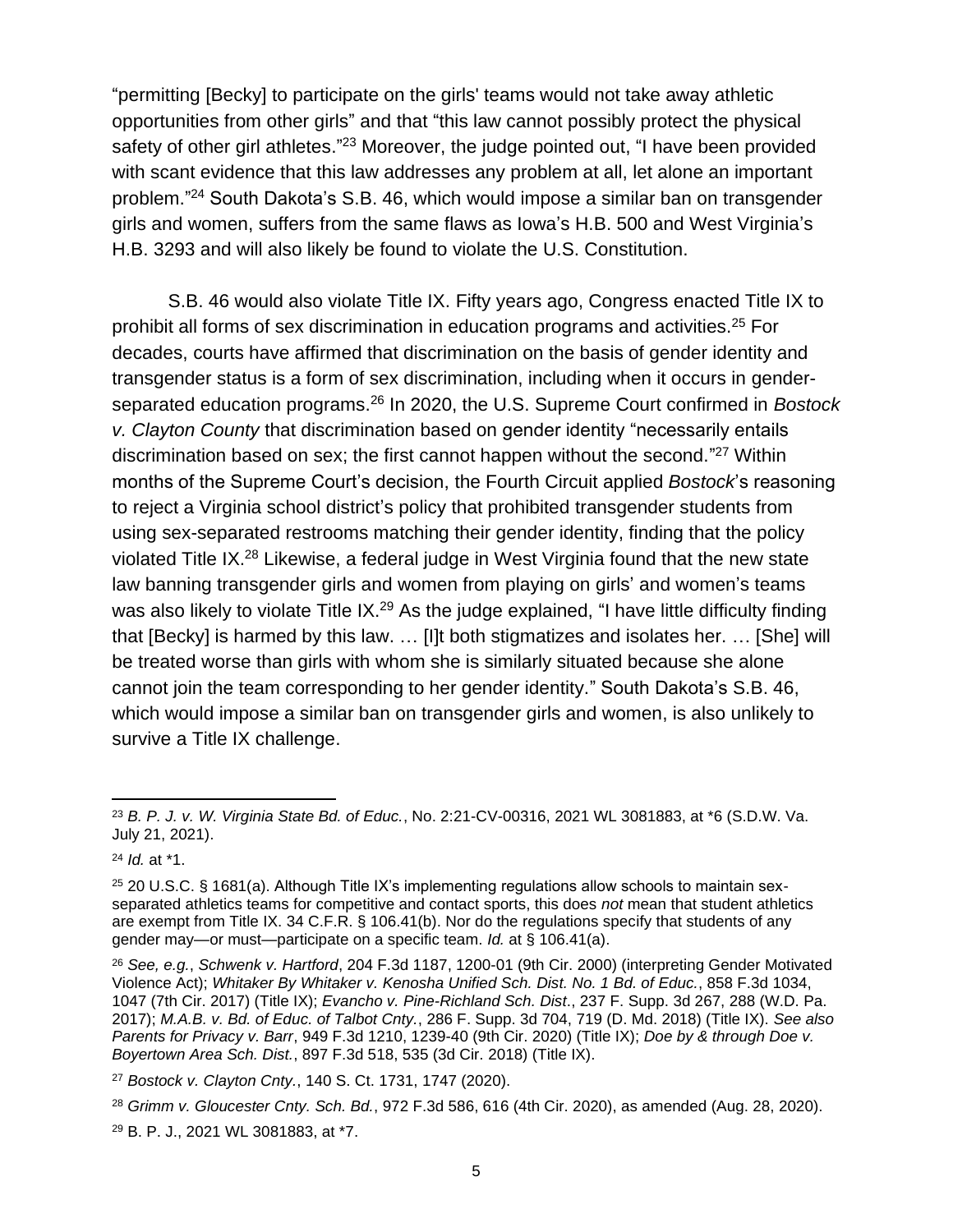The Biden-Harris administration has also made clear that it intends to enforce Title IX consistent with the Supreme Court's holding in *Bostock*. <sup>30</sup> This means that if S.B. 46 were to be enacted, South Dakota would likely face not only litigation by private parties but also by the federal government. Violating Title IX would not only cost the state substantially in litigation costs but would also put the state's federal education funding at risk. In FY 2022, South Dakota will receive nearly \$800 million from the U.S. Department of Education in the form of formula grants and federally supported loans and may receive additional funding in the form of competitive grants. $31$ 

# **4. South Dakota—and many other states—already have trans-inclusive athletics policies, which have benefited both cisgender and transgender girls.**

South Dakota's current athletics policies already ensure equal opportunity for all girls and women, including transgender girls and women. Since 2015, the South Dakota High School Activities Association (SDHSAA) has allowed all students to play on sports teams consistent with their gender identity, regardless of the gender listed in their student records.<sup>32</sup> In the past seven years since this policy was adopted, there has been no dominance by transgender athletes or threat to girls' sports in South Dakota.

South Dakota's trans-inclusive policy for K-12 students is not unique. Athletics associations in sixteen states and the District of Columbia have adopted trans-inclusive policies that allow student athletes in K-12 schools to play on teams consistent with their gender identity.<sup>33</sup> Furthermore, fifteen states and the District of Columbia have passed laws protecting transgender students' rights to pursue an education free from discrimination, including in school sports.<sup>34</sup> In the past 14 years since these laws and association policies were adopted, there has been no categorical dominance by transgender athletes or threat to girls' sports in these states—despite hundreds, if not thousands, of transgender girls competing in girls' sports.<sup>35</sup>

<span id="page-5-0"></span><sup>30</sup> Dep't of Educ., Notice of Interpretation, 86 FR 32637 (June 22, 2021); Dep't of Justice, Memorandum (Mar. 26, 2021), https://www.justice.gov/crt/page/file/1383026/download; Exec. Order No. 13988, 86 Fed. Reg. 7023 (Jan. 20, 2021).

<sup>31</sup> U.S. Department of Education, *Fiscal Years 2020-2022 State Tables for the U.S. Department of Education*, *available at* https://www2.ed.gov/about/overview/budget/statetables/index.html.

<sup>32</sup> South Dakota High School Activities Association, *SDHSAA Transgender Procedure* (Aug. 28, 2015), https://www.sdhsaa.com/Portals/0/PDFs/TransgenderProcedure.pdf.

<sup>33</sup> Transathlete, *K-12 Policies* (last updated Nov. 12, 2021), https://www.transathlete.com/k-12.

<sup>34</sup> National Women's Law Center, *Facts on Trans Inclusion in Athletics* 1 (Sept. 2019), https://nwlc.org/resources/facts-on-trans-inclusion-in-athletics.

<sup>35</sup> David Crary & Lindsay Whitehurst, *Lawmakers can't cite local examples of trans girls in sports*, ASSOCIATED PRESS (Mar. 3, 2021), https://apnews.com/article/lawmakers-unable-to-cite-local-trans-girlssports-914a982545e943ecc1e265e8c41042e7; Center for American Progress, *Fair Play: The Importance*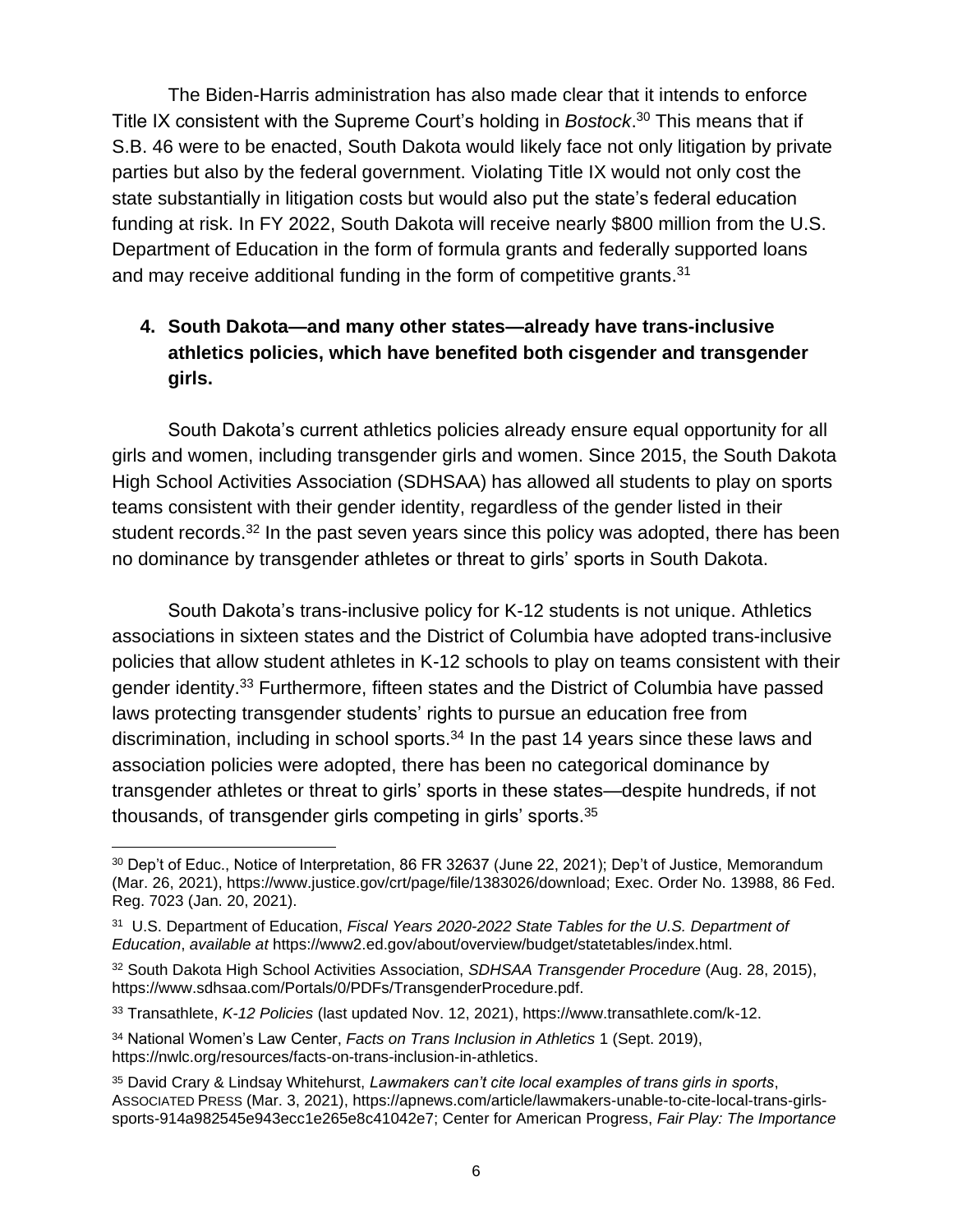Yet S.B. 46 would impose an extremist ban on transgender girls as young as 5 far more restrictive than even the strictest rules that govern the most elite levels of sports around the world. In many elite post-season high school competitions, transgender girls are allowed to play on girls' teams after undergoing some testosterone suppression.<sup>36</sup> Since 2011, the National Collegiate Athletic Association (NCAA) has allowed transgender women to compete in women's sports after taking gender-affirming hormones for one year.<sup>37</sup> Even at the Olympic level (which is outside the scope of S.B. 46), transgender athletes have been allowed to compete since 2004 with restrictions that are quite onerous, yet still less extreme than the outright ban proposed in S.B. 46. $^{38}$ There has been no categorical dominance by transgender girls or women at any of these levels of competition. In fact, no transgender athlete has medaled to date at the Olympics, and the only U.S. transgender athlete ever selected for the national team in a World Championship was Chris Mosier, a transgender man.<sup>39</sup>

Furthermore, a 2021 study found that in states with trans-inclusive athletics policies, girls' overall participation in high school sports either *increased* or remained the same after those policies were enacted—even in states where boys' participation declined during the same period.<sup>40</sup> In contrast, girls' overall participation in high school sports has *declined* over the past decade in states with trans-exclusionary policies.<sup>41</sup>

<span id="page-6-1"></span><span id="page-6-0"></span>In other words, S.B. 46 is a false solution in search of a nonexistent problem.

### **5. S.B. 46 will lead to** *more* **discrimination against cis, trans, nonbinary, and intersex girls and women, especially Black and brown girls and women.**

S.B. 46 relies on overbroad stereotypes about transgender girls' and women's bodies. All athletes' bodies are different, and these differences can be advantageous or disadvantageous depending on the sport. For example, professional gymnast Simone Biles is 4 feet, 8 inches tall, and professional basketball player Brittney Griner is 6 feet,

*of Sports Participation for Transgender Youth* 13 (Feb. 8, 2021) [hereinafter CAP Report], *available at*  https://www.americanprogress.org/issues/lgbtq-rights/reports/2021/02/08/495502/fair-play.

<sup>36</sup> *E.g.*, National Scholastic Athletics Foundation, *NSAF statement regarding Transgender Policy* (Feb. 26, 2019), https://www.nationalscholastic.org/outdoor\_nationals/article/2355.

<sup>37</sup> National Collegiate Athletic Association, *NCAA Inclusion of Transgender Student-Athletes* 13 (Aug. 2011), https://www.ncaa.org/sites/default/files/Transgender\_Handbook\_2011\_Final.pdf.

<sup>38</sup> Olympic, *IOC Approves Consensus With Regard To Athletes Who Have Changed Sex* (May 18, 2004), https://www.olympic.org/news/ioc-approves-consensus-with-regard-to-athletes-who-have-changed-sex-1.

<sup>39</sup> CAP Report, *supra* note [35,](#page-5-0) at 17.

<sup>40</sup> CAP Report, *supra* note [35,](#page-5-0) at 15-16.

<sup>41</sup> *Id.* at 14-15.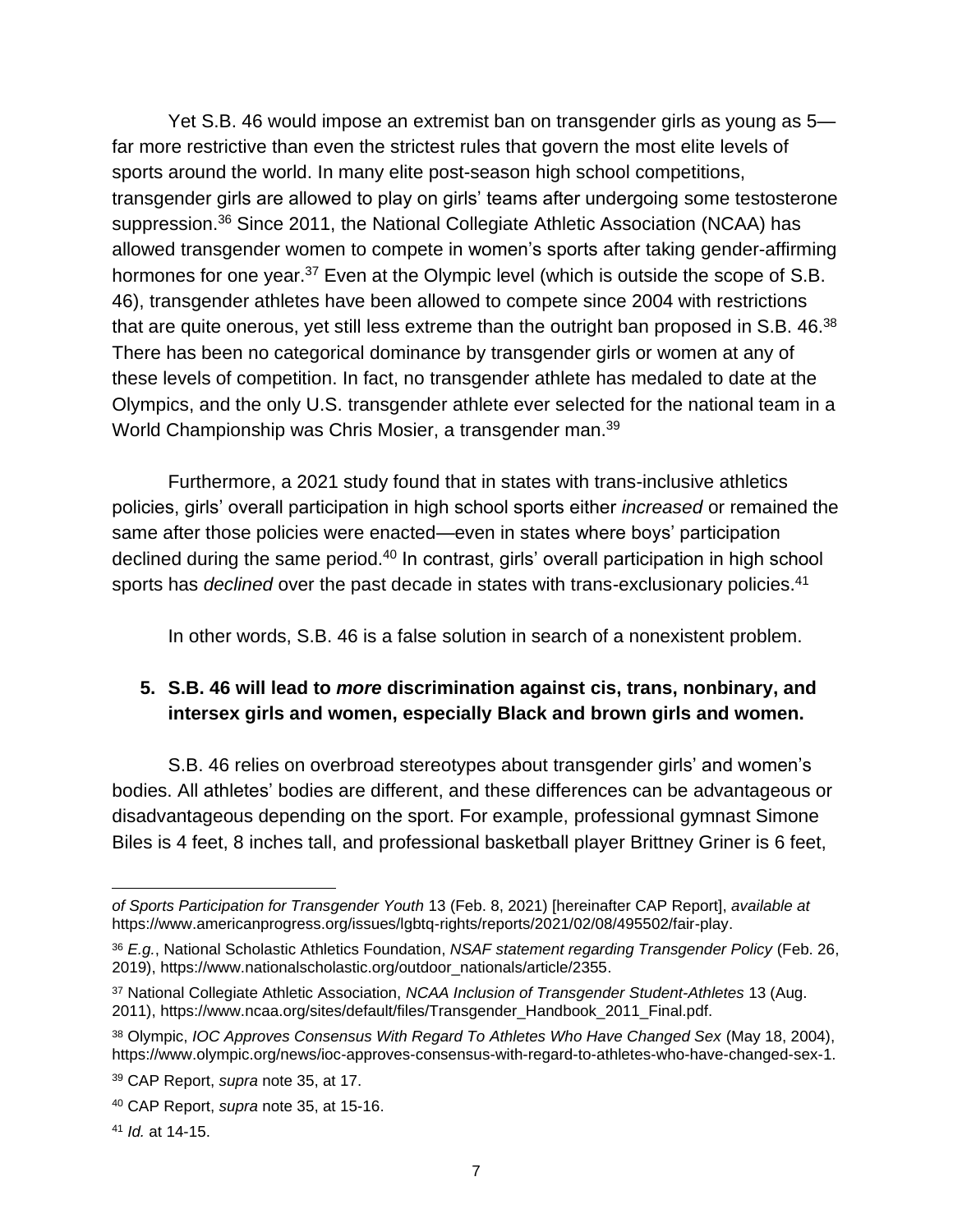<span id="page-7-0"></span>9 inches tall.<sup>42</sup> Both athletes, who are cisgender, have achieved great success, including Olympic gold medals, in part because of their respective heights.<sup>43</sup> Similarly, transgender athletes do not have a single body type, and their bodies do not automatically confer absolute advantages over cisgender athletes. In fact, many transgender athletes, especially transgender children, have physiological traits that are more typical of their gender identity than their assigned sex at birth. This means that many transgender girls have more physiological traits in common with cisgender girls than cisgender boys.<sup>44</sup> As a result, any data purporting to compare the athletic abilities of cisgender girls and cisgender boys simply does not apply to most transgender youth.

S.B. 46 would also categorically exclude many nonbinary students whose gender identities are neither male nor female. And the bill would exclude many intersex students, who are born with physical traits that do not conform to binary notions of "male" or "female" bodies and whose sex assigned at birth may be different from the gender identity they have known and lived their whole lives.

Black and brown girls and women—who are routinely targeted for not conforming to society's expectations of white femininity—would be especially vulnerable to the gender scrutiny invited by S.B. 46. For example, Serena Williams, a cisgender Black woman, has faced decades of dehumanization, including invasive questions about her gender. <sup>45</sup> Gender- and race-based stereotypes, which frequently impute a greater perception of culpability onto Black women, have also caused Williams to be subjected to "randomized" drug-testing at a much higher rate than her white peers.<sup>46</sup> In 2018, Williams was even docked a full game point in 2018 for expressing frustration in an insufficiently "feminine" manner. <sup>47</sup> By relying on overbroad stereotypes about transgender girls' and women's bodies, S.B. 46 would perpetuate harmful racist and sexist stereotypes that routinely deprive Black and brown girls and women of equal athletic opportunities.

<sup>42</sup> Team USA, *Simone Biles*, https://www.teamusa.org/usa-gymnastics/athletes/Simone-Biles; Women's National Basketball Association (WNBA), *Brittney Griner*, https://www.wnba.com/player/brittney-griner.

<sup>43</sup> Team USA, *supra* note [42;](#page-7-0) WNBA, *supra* note [42.](#page-7-0)

<sup>44</sup> *See*, *e.g*., *Hecox*, 479 F. Supp. 3d at 980 (finding that "there is a population of transgender girls who, as a result of puberty blockers at the start of puberty and gender affirming hormone therapy afterward, never go through a typical male puberty at all").

<sup>45</sup> Lydia Slater, *Queen Serena: The power and the glory*, HARPER'S BAZAAR (May 30, 2018), https://www.harpersbazaar.com/uk/fashion/fashion-news/a20961002/serena-williams-july-issue-covershoot ("People would say I was born a guy, all because of my arms, or because I'm strong").

<sup>46</sup> *Serena Williams, drug tested more than other top players this year, cites "discrimination"*, CBS NEWS (July 25, 2018), https://www.cbsnews.com/news/serena-williams-doping-tests-more-often-than-other-topplayers-cites-discrimination.

<sup>47</sup> Ritu Prasad, *Serena Williams and the trope of the 'angry black woman'*, GUARDIAN (Sept. 11, 2018), https://www.bbc.com/news/world-us-canada-45476500.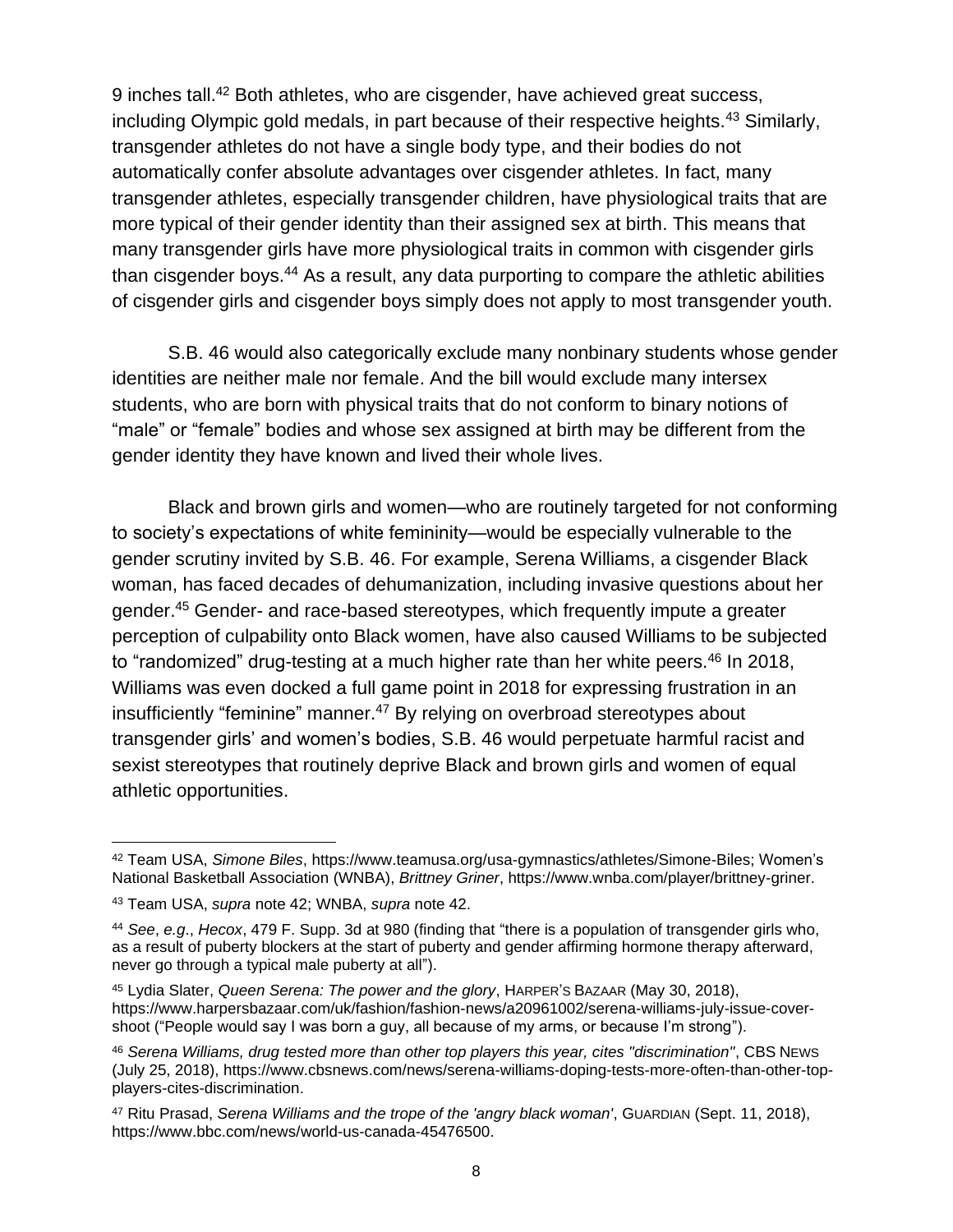### **6. S.B. 46 does nothing to address the many real and urgent problems of sex discrimination in athletics.**

Girls and women face numerous actual gender disparities in school sports that S.B. 46 fails to address. In high school, girls receive over 1 million fewer opportunities than boys to participate in sports, and in college, women receive almost 60,000 fewer athletics opportunities than men.<sup>48</sup> Girls' and women's teams across the country are given second-class treatment by their schools when it comes to facilities, equipment, travel, and other benefits and services, and they have been hit especially hard by the COVID-19 pandemic.<sup>49</sup> Girls of color also receive far fewer chances to play on school sports teams than boys and white girls.<sup>50</sup> And as brought to light in high-profile cases like Larry Nassar's, student athletes of all ages and genders face high levels of genderbased verbal harassment and sexual abuse, at the hands of their teammates, coaches, and physicians.<sup>51</sup>

Banning transgender girls and women from school sports solves none of these urgent problems of sex discrimination. In fact, as mentioned above, anti-transgender bans have been linked to *lower* athletics participation by cisgender girls and women and *higher* rates of sexual assault of transgender girls and women. <sup>52</sup> S.B. 46 claims to protect girls and women in sports, but it does the exact opposite by using "fairness in women's sports" as a cudgel against transgender girls and women—while inadvertently harming cisgender girls and women as well. South Dakota legislators should not let this bill distract them from taking meaningful steps to close the gender and racial disparities in athletics and protect student athletes from sexual abuse.

<sup>51</sup> *See*, *e.g.*, Aaron Slone Jeckell *et al.*, *The Spectrum of Hazing and Peer Sexual Abuse in Sports: A Current Perspective*, 10(6) SPORTS HEALTH 558, 560 (Dec. 2018), *available at* 

<sup>48</sup> Women's Sports Foundation, *Chasing Equity: The Triumphs, Challenges, and Opportunities in Sports for Girls and Women* (2020), https://www.womenssportsfoundation.org/articles\_and\_report/chasingequity-the-triumphs-challenges-and-opportunities-in-sports-for-girls-and-women.

<sup>49</sup> United Nations Women, *COVID-19, Women, Girls and Sport: Build Back Better,* (2020), https://www.unwomen.org/-/media/headquarters/attachments/sections/library/publications/2020/briefcovid-19-women-girls-and-sport-en.pdf.

<sup>50</sup> National Women's Law Center, *Finishing Last: Girls of Color and School Sports Opportunities* 1 (2015), https://nwlc.org/resources/finishing-last.

https://www.ncbi.nlm.nih.gov/pmc/articles/PMC6204631 (estimating that up to 48% of athletes experience some kind of sexual mistreatment); Julie Mack & Emily Lawler, *MSU doctor's alleged victims talked for 20 years. Was anyone listening?*, MLIVE (Feb. 8, 2017),

https://www.mlive.com/news/index.ssf/page/msu\_doctor\_alleged\_sexual\_assault.html.

<sup>52</sup> *See supra* notes [12-](#page-2-0)[13,](#page-2-1) [40](#page-6-0)[-41](#page-6-1) and accompanying text.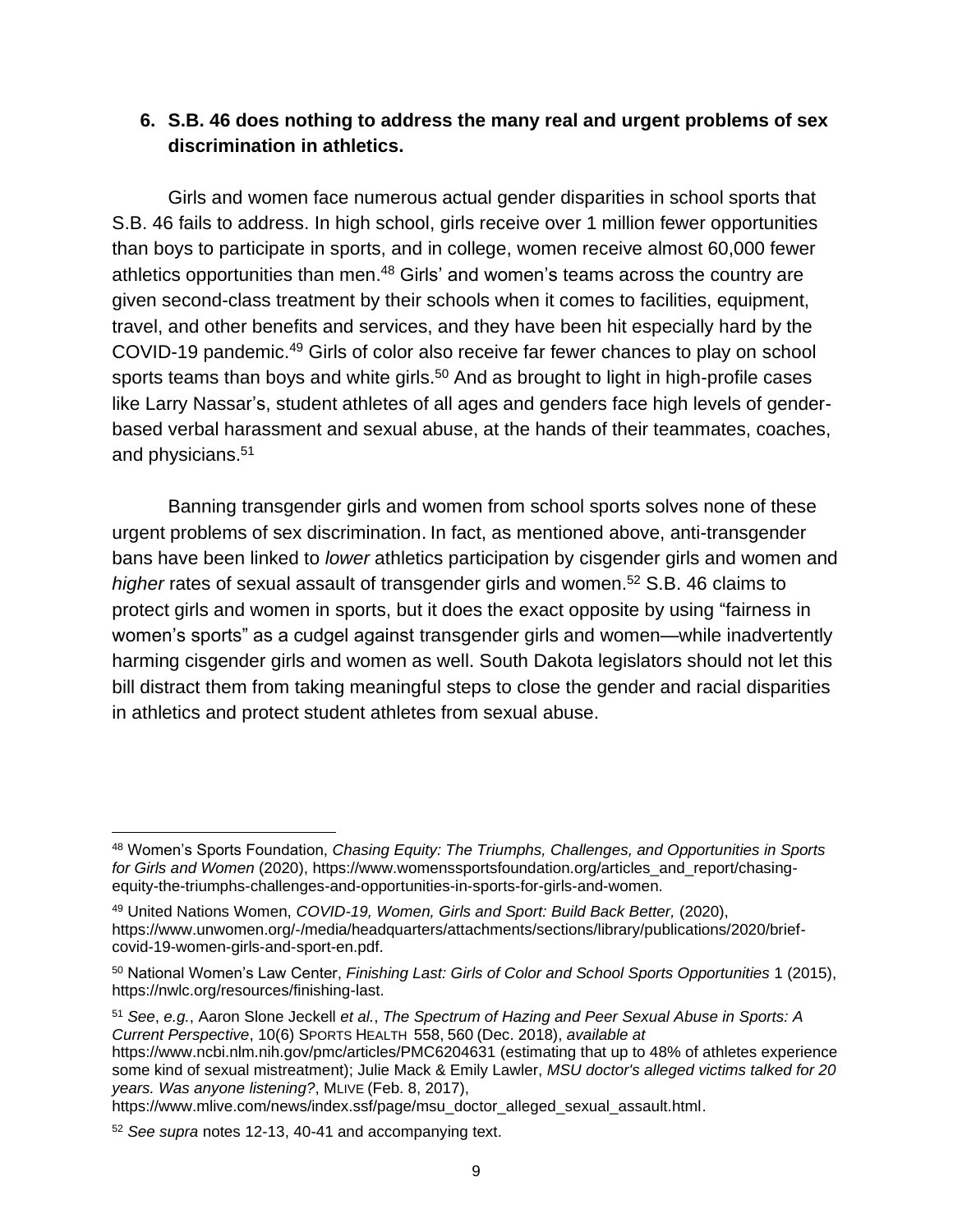# **7. Women's rights organizations overwhelmingly support full inclusion of transgender students in school sports.**

Last year, when the South Dakota legislature passed a similar athletics ban, H.B. 1217, twenty-five South Dakotan and national organizations that advocate for women's rights and gender justice—including the National Women's Law Center—joined together to urge Governor Kristi Noem to veto the bill.<sup>53</sup> Similarly, the National Women's Law Center urges the Senate State Affairs Committee to vote no on S.B. 46 today.

We are not alone. Numerous women's rights organizations and elite athletes have also repeatedly voiced their unequivocal support of transgender inclusion in athletics:

- In March 2021, 94 women's rights and gender justice organizations expressed their support of transgender girls and women athletes.<sup>54</sup>
- In February 2021, the National Coalition for Women and Girls in Education which includes organizations like American Association of University Women (AAUW), Girls Inc., and YWCA USA—issued a statement announcing the coalition's support of transgender and nonbinary students' "full and equal access to sex-separated activities and facilities consistent with their gender identity, including athletics teams."<sup>55</sup>
- In December 2020, Billie Jean King, Megan Rapinoe, and Candace Parker joined nearly 200 athletes in an amicus brief opposing the Idaho anti-transgender sports ban.<sup>56</sup>
- In April 2019, 23 national women's rights and gender justice organizations issued a public letter in support of "Full and Equal Access to Participation in Athletics for Transgender People," including the National Organization for Women, Women Leaders in College Sports, and Women's Sports Foundation.<sup>57</sup>

<sup>53</sup> Letter from National Women's Law Center and 24 Women's Rights and Gender Justice Organizations to Gov. Kristi L. Noem (Mar. 10, 2021), https://nwlc.org/resources/nwlc-and-24-womens-rights-andgender-justice-organizations-urge-south-dakota-governor-to-veto-harmful-anti-transgender-athletics-bill.

<sup>54</sup> Statement of Women's Rights and Gender Justice Organizations in Support of the Equality Act (Mar. 16, 2021), https://nwlc.org/resources/statement-of-womens-rights-and-gender-justice-organizations-insupport-of-the-equality-act-2.

<sup>55</sup> National Coalition for Women and Girls in Education, *NCWGE Supports Transgender and Nonbinary Students' Full and Equal Participation in All Education Programs and Activities* (Feb. 12, 2021), https://www.ncwge.org/activities.html.

<sup>56</sup> Lambda Legal, *Billie Jean King, Megan Rapinoe, and Candace Parker Join Nearly 200 Athletes Supporting Trans Youth Participation in Sports* (Dec. 21, 2020),

https://www.lambdalegal.org/news/id\_20201221\_billie-jean-king-megan-rapinoe-and-candace-parker.

<sup>57</sup> *Statement of Women's Rights and Gender Justice Organizations in Support of Full and Equal Access to Participation in Athletics for Transgender People* (Apr. 9, 2019), https://nwlc.org/wpcontent/uploads/2019/04/Womens-Groups-Sign-on-Letter-Trans-Sports-4.9.19.pdf.